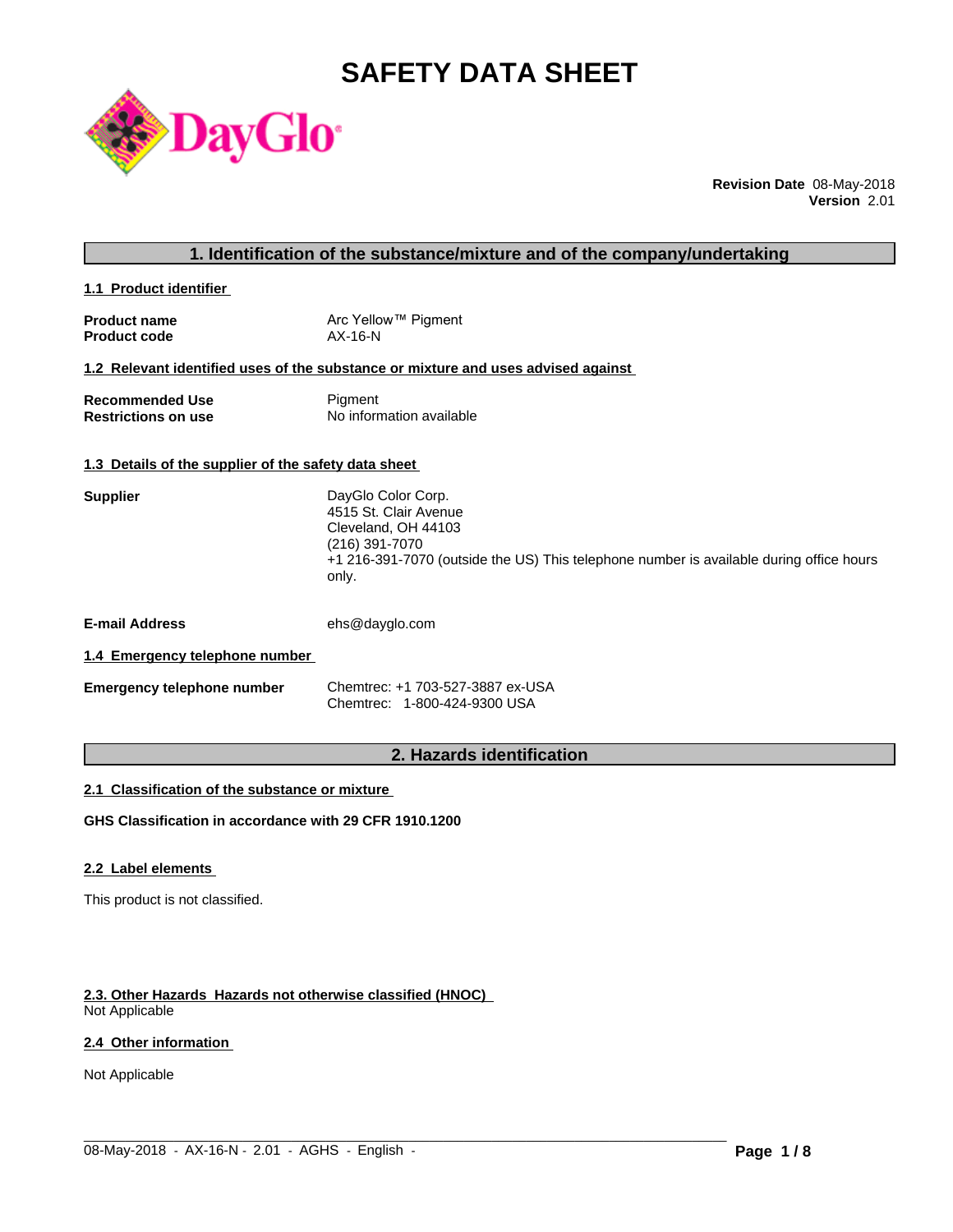### **3. Composition/Information on Ingredients**

 $\overline{\phantom{a}}$  ,  $\overline{\phantom{a}}$  ,  $\overline{\phantom{a}}$  ,  $\overline{\phantom{a}}$  ,  $\overline{\phantom{a}}$  ,  $\overline{\phantom{a}}$  ,  $\overline{\phantom{a}}$  ,  $\overline{\phantom{a}}$  ,  $\overline{\phantom{a}}$  ,  $\overline{\phantom{a}}$  ,  $\overline{\phantom{a}}$  ,  $\overline{\phantom{a}}$  ,  $\overline{\phantom{a}}$  ,  $\overline{\phantom{a}}$  ,  $\overline{\phantom{a}}$  ,  $\overline{\phantom{a}}$ 

#### **Substance**

**Mixture**

This material is not considered hazardous by the OSHA Hazard Communication Standard (29 CFR 1910.1200).

The exact percentage (concentration) of composition has been withheld as a trade secret.

| 4. First aid measures                 |                                                                                                                                                                                                                         |  |
|---------------------------------------|-------------------------------------------------------------------------------------------------------------------------------------------------------------------------------------------------------------------------|--|
| 4.1 Description of first-aid measures |                                                                                                                                                                                                                         |  |
| <b>General advice</b>                 | No information available.                                                                                                                                                                                               |  |
| Eye contact                           | Immediately flush with plenty of water. After initial flushing, remove any contact lenses and<br>continue flushing for at least 15 minutes. Keep eye wide open while rinsing. If symptoms<br>persist, call a physician. |  |
| <b>Skin contact</b>                   | Immediate medical attention is not required. Wash off with soap and water.                                                                                                                                              |  |
| <b>Inhalation</b>                     | Immediate medical attention is not required. Move to fresh air.                                                                                                                                                         |  |
| Ingestion                             | Do NOT induce vomiting. Drink plenty of water. Consult a physician.                                                                                                                                                     |  |
|                                       | 4.2 Most important symptoms and effects, both acute and delayed                                                                                                                                                         |  |
| <b>Symptoms</b>                       | See Section 2.2, Label Elements and/or Section 11, Toxicological effects.                                                                                                                                               |  |
|                                       | 4.3 Indication of any immediate medical attention and special treatment needed                                                                                                                                          |  |
| Notes to physician                    | Treat symptomatically.                                                                                                                                                                                                  |  |
|                                       | 5. Fire-Fighting Measures                                                                                                                                                                                               |  |

#### **5.1 Extinguishing media**

**Suitable extinguishing media** Use extinguishing measures that are appropriate to local circumstances and the surrounding environment.

**Unsuitable Extinguishing Media** None.

#### **5.2 Special hazards arising from the substance or mixture**

#### **Special Hazard**

None known based on information supplied.

**Hazardous Combustion Products** Carbon oxides. Nitrogen oxides (NOx). Oxides of sulfur.

#### **Explosion Data**

**Sensitivity to Mechanical Impact** None.

**Sensitivity to Static Discharge** Fine dust dispersed in air, in sufficient concentrations, and in the presence of an ignition source is a potential dust explosion hazard.

#### **5.3 Advice for firefighters**

As in any fire, wear self-contained breathing apparatus pressure-demand, MSHA/NIOSH (approved or equivalent) and full protective gear.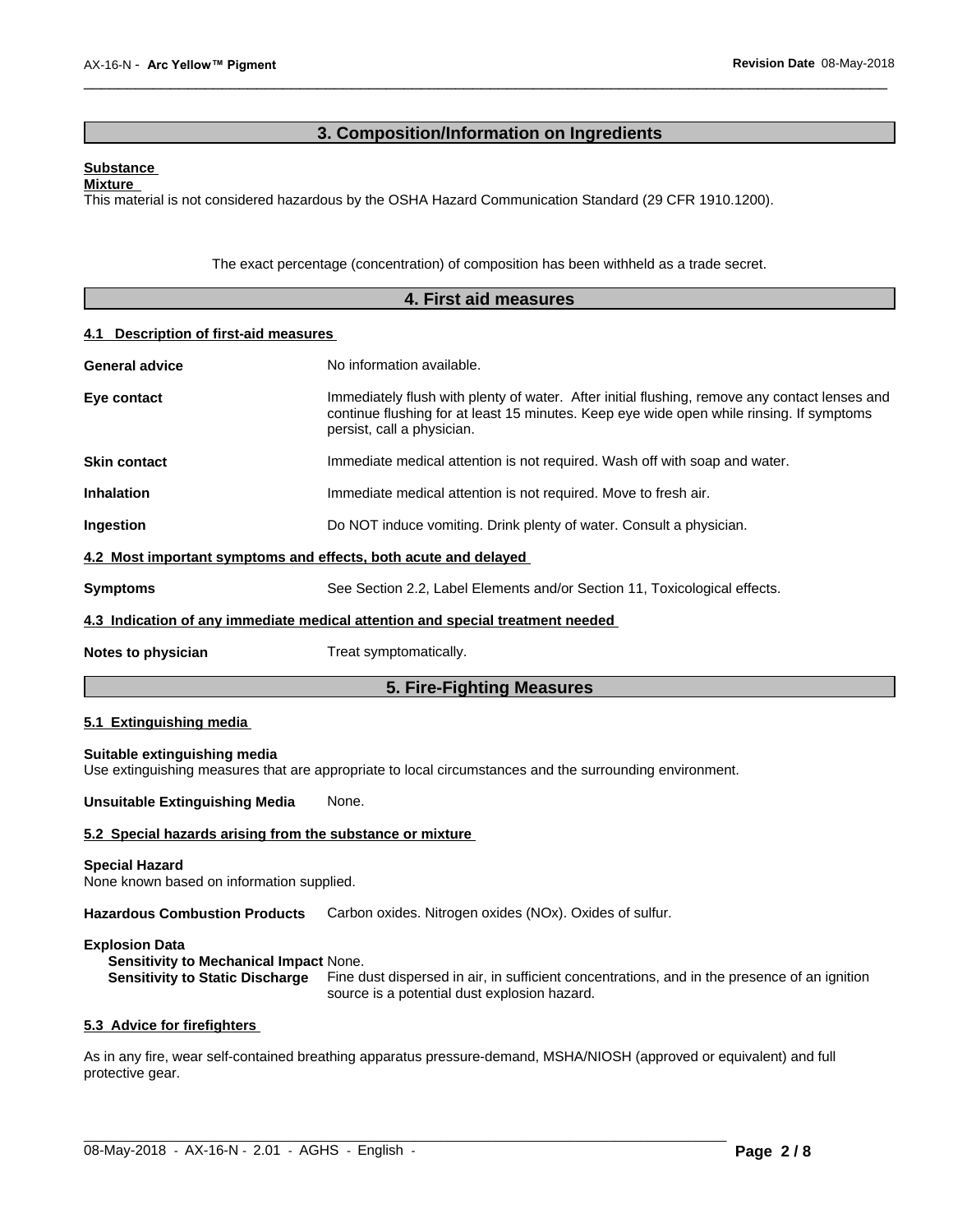### **6. Accidental Release Measures**

 $\overline{\phantom{a}}$  ,  $\overline{\phantom{a}}$  ,  $\overline{\phantom{a}}$  ,  $\overline{\phantom{a}}$  ,  $\overline{\phantom{a}}$  ,  $\overline{\phantom{a}}$  ,  $\overline{\phantom{a}}$  ,  $\overline{\phantom{a}}$  ,  $\overline{\phantom{a}}$  ,  $\overline{\phantom{a}}$  ,  $\overline{\phantom{a}}$  ,  $\overline{\phantom{a}}$  ,  $\overline{\phantom{a}}$  ,  $\overline{\phantom{a}}$  ,  $\overline{\phantom{a}}$  ,  $\overline{\phantom{a}}$ 

#### **6.1 Personal precautions, protective equipment and emergency procedures**

Ensure adequate ventilation, especially in confined areas. Use personal protective equipment.

#### **6.2 Environmental precautions**

Dust deposits should not be allowed to accumulate on surfaces as these may form an explosive mixture if they are released into the atmosphere in sufficient concentration. Avoid dispersal of dust in the air (i.e., cleaning dusty surfaces with compressed air). Nonsparking tools should be used. Prevent product from entering drains. See Section 12 for additional Ecological information.

#### **6.3 Methods and materials for containment and cleaning up**

| <b>Methods for Containment</b> | Prevent dust cloud. Cover powder spill with plastic sheet or tarp to minimize spreading.                                                                                                                                                                                                                                                                                                |
|--------------------------------|-----------------------------------------------------------------------------------------------------------------------------------------------------------------------------------------------------------------------------------------------------------------------------------------------------------------------------------------------------------------------------------------|
| Methods for cleaning up        | Avoid dust formation. Take precautionary measures against static discharges. Do not dry<br>sweep dust. Wet dust with water before sweeping or use a vacuum to collect dust. Use<br>personal protective equipment. Take up mechanically and collect in suitable container for<br>disposal. Prevent product from entering drains. Keep in suitable and closed containers for<br>disposal. |

#### **7. Handling and storage**

#### **7.1 Precautions for safe handling**

| Advice on safe handling                                          | Avoid dust formation. Take precautionary measures against static discharges. Fine dust<br>dispersed in air may ignite. Wear personal protective equipment. |  |  |
|------------------------------------------------------------------|------------------------------------------------------------------------------------------------------------------------------------------------------------|--|--|
| <b>Hygiene measures</b>                                          | Handle in accordance with good industrial hygiene and safety practice.                                                                                     |  |  |
| 7.2 Conditions for safe storage, including any incompatibilities |                                                                                                                                                            |  |  |
| <b>Storage Conditions</b>                                        | Keep tightly closed in a dry and cool place.                                                                                                               |  |  |
| <b>Materials to Avoid</b>                                        | No materials to be especially mentioned.                                                                                                                   |  |  |

### **8. Exposure controls/personal protection**

#### **8.1 Exposure Guidelines**

#### **8.2 Appropriate engineering controls**

**Engineering Measures** Showers

Eyewash stations Ventilation systems.

#### **8.3 Individual protection measures, such as personal protective equipment**

| <b>Eye/Face Protection</b>    | Safety glasses with side-shields.                                                                              |
|-------------------------------|----------------------------------------------------------------------------------------------------------------|
| Skin and body protection      | Wear chemical resistant footwear and clothing such as gloves, an apron or a whole body<br>suit as appropriate. |
| <b>Respiratory protection</b> | . NIOSH/MSHA approved respiratory protection should be worn if exposure is anticipated.                        |
| <b>Hygiene measures</b>       | See section 7 for more information                                                                             |

 $\_$  ,  $\_$  ,  $\_$  ,  $\_$  ,  $\_$  ,  $\_$  ,  $\_$  ,  $\_$  ,  $\_$  ,  $\_$  ,  $\_$  ,  $\_$  ,  $\_$  ,  $\_$  ,  $\_$  ,  $\_$  ,  $\_$  ,  $\_$  ,  $\_$  ,  $\_$  ,  $\_$  ,  $\_$  ,  $\_$  ,  $\_$  ,  $\_$  ,  $\_$  ,  $\_$  ,  $\_$  ,  $\_$  ,  $\_$  ,  $\_$  ,  $\_$  ,  $\_$  ,  $\_$  ,  $\_$  ,  $\_$  ,  $\_$  ,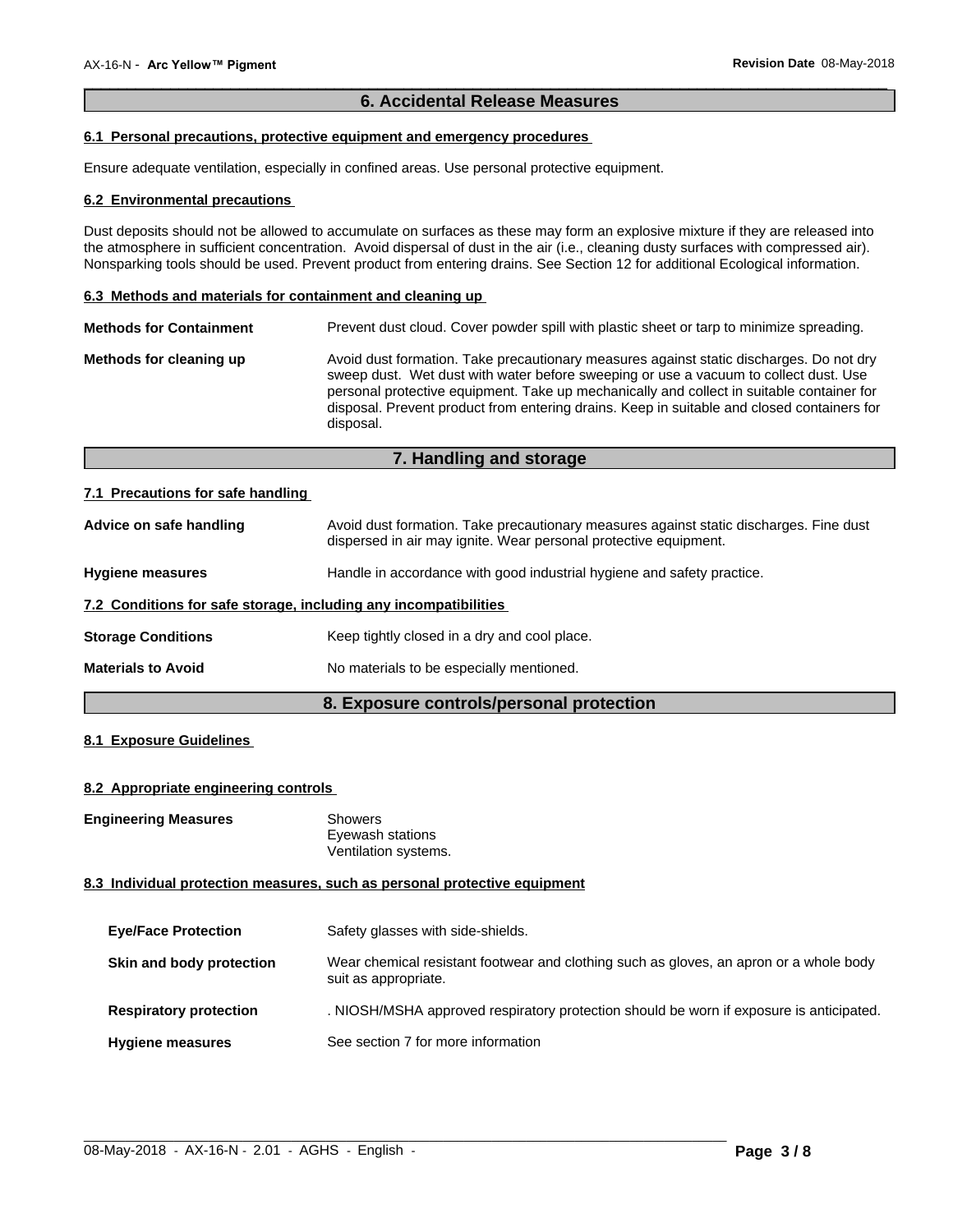## **9. Physical and chemical properties**

 $\overline{\phantom{a}}$  ,  $\overline{\phantom{a}}$  ,  $\overline{\phantom{a}}$  ,  $\overline{\phantom{a}}$  ,  $\overline{\phantom{a}}$  ,  $\overline{\phantom{a}}$  ,  $\overline{\phantom{a}}$  ,  $\overline{\phantom{a}}$  ,  $\overline{\phantom{a}}$  ,  $\overline{\phantom{a}}$  ,  $\overline{\phantom{a}}$  ,  $\overline{\phantom{a}}$  ,  $\overline{\phantom{a}}$  ,  $\overline{\phantom{a}}$  ,  $\overline{\phantom{a}}$  ,  $\overline{\phantom{a}}$ 

### **9.1 Information on basic physical and chemical properties**

| <b>Physical state</b>              | Solid                                 |                          |                          |
|------------------------------------|---------------------------------------|--------------------------|--------------------------|
| Appearance                         | Powder                                | <b>Color</b>             | Yellow-orange            |
| Odor                               | Pungent                               | <b>Odor Threshold</b>    | No information available |
| <b>Property</b>                    | <b>Values</b>                         | Remarks • Methods        |                          |
| рH                                 | Not Applicable                        |                          |                          |
| Melting/freezing point             | 110 °C / 230 °F                       |                          |                          |
| <b>Boiling point/boiling range</b> | Not applicable                        | No information available |                          |
| <b>Flash Point</b>                 | Not Applicable                        | No information available |                          |
| <b>Evaporation rate</b>            | Not Applicable                        | No information available |                          |
| Flammability (solid, gas)          |                                       | No information available |                          |
| <b>Flammability Limits in Air</b>  |                                       |                          |                          |
| upper flammability limit           |                                       | No information available |                          |
| lower flammability limit           |                                       | No information available |                          |
| Vapor pressure                     |                                       |                          |                          |
| Vapor density                      |                                       |                          |                          |
| <b>Specific Gravity</b>            | 1.36                                  |                          |                          |
| <b>Water solubility</b>            | Insoluble in water                    |                          |                          |
| Solubility in other solvents       |                                       | No information available |                          |
| <b>Partition coefficient</b>       |                                       | No information available |                          |
| <b>Autoignition temperature</b>    |                                       | No information available |                          |
| <b>Decomposition temperature</b>   |                                       | No information available |                          |
| <b>Viscosity, kinematic</b>        |                                       | No information available |                          |
| Viscosity, dynamic                 |                                       | No information available |                          |
| <b>Explosive properties</b>        | Fine dust dispersed in air may ignite | No information available |                          |
| <b>Oxidizing Properties</b>        |                                       | No information available |                          |
| 0.2. Other information             |                                       |                          |                          |

#### **9.2 Other information Volatile organic compounds (VOC)** None **content**

## **10. Stability and Reactivity**

 $\_$  ,  $\_$  ,  $\_$  ,  $\_$  ,  $\_$  ,  $\_$  ,  $\_$  ,  $\_$  ,  $\_$  ,  $\_$  ,  $\_$  ,  $\_$  ,  $\_$  ,  $\_$  ,  $\_$  ,  $\_$  ,  $\_$  ,  $\_$  ,  $\_$  ,  $\_$  ,  $\_$  ,  $\_$  ,  $\_$  ,  $\_$  ,  $\_$  ,  $\_$  ,  $\_$  ,  $\_$  ,  $\_$  ,  $\_$  ,  $\_$  ,  $\_$  ,  $\_$  ,  $\_$  ,  $\_$  ,  $\_$  ,  $\_$  ,

#### **10.1 Reactivity**

No dangerous reaction known under conditions of normal use

### **10.2 Chemical stability**

Stable

.

#### **10.3 Possibility of hazardous reactions**

None under normal processing.

#### **10.4 Conditions to Avoid**

Dust formation. Take precautionary measures against static discharges.

### **10.5 Incompatible Materials**

None known based on information supplied.

#### **10.6 Hazardous Decomposition Products**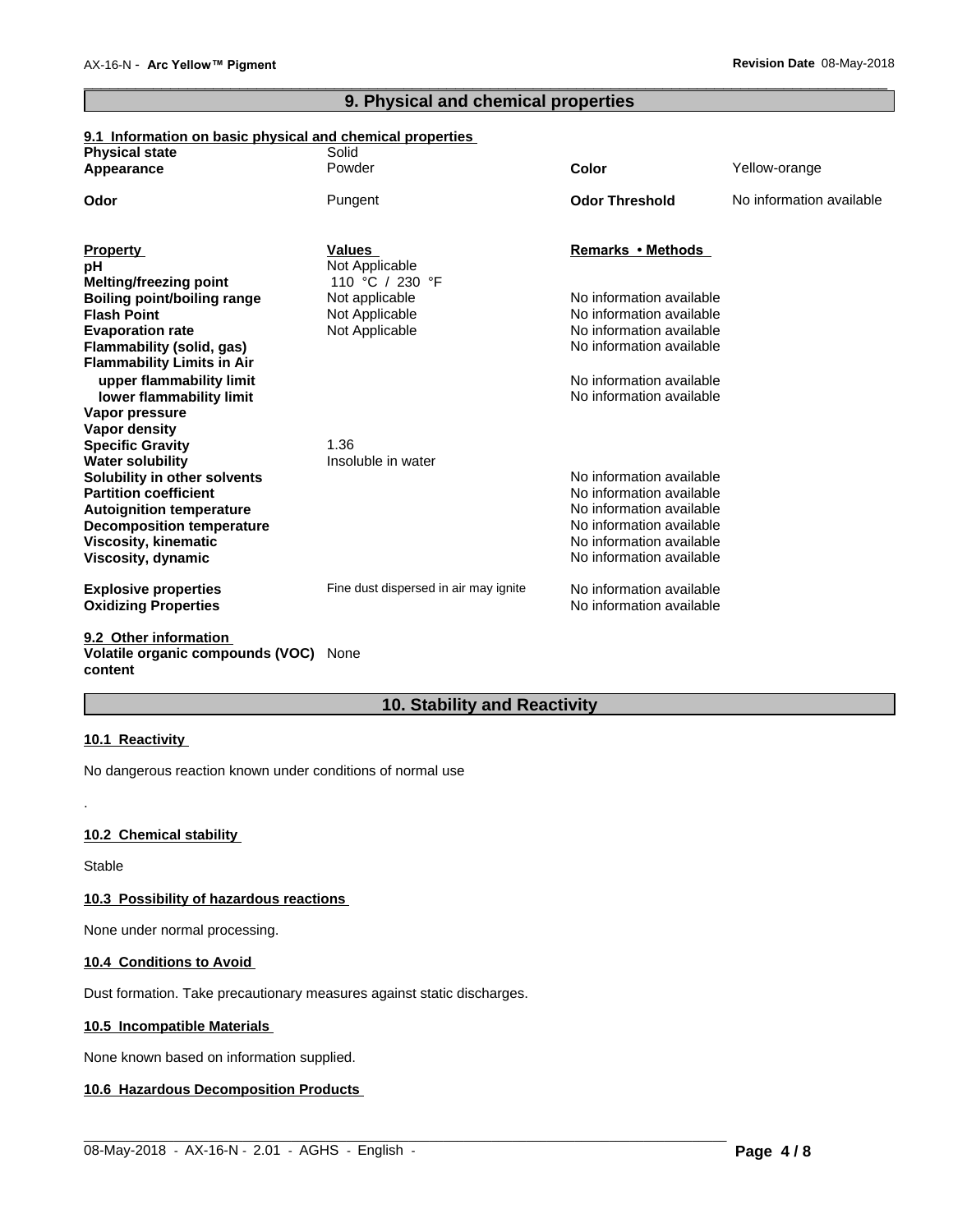None known based on information supplied.

## **11. Toxicological information**

 $\overline{\phantom{a}}$  ,  $\overline{\phantom{a}}$  ,  $\overline{\phantom{a}}$  ,  $\overline{\phantom{a}}$  ,  $\overline{\phantom{a}}$  ,  $\overline{\phantom{a}}$  ,  $\overline{\phantom{a}}$  ,  $\overline{\phantom{a}}$  ,  $\overline{\phantom{a}}$  ,  $\overline{\phantom{a}}$  ,  $\overline{\phantom{a}}$  ,  $\overline{\phantom{a}}$  ,  $\overline{\phantom{a}}$  ,  $\overline{\phantom{a}}$  ,  $\overline{\phantom{a}}$  ,  $\overline{\phantom{a}}$ 

#### **11.1 Acute toxicity**

#### **Numerical measures of toxicity: Product Information**

| D50 Oral.                    | <b>D50</b><br>Dermal:           |
|------------------------------|---------------------------------|
| 16,000<br>ma/ka (rat)<br>. . | 23,000<br>(rat)<br>ma/ka<br>. . |

#### **Numerical measures of toxicity: Component Information**

#### **11.2 Information on toxicologicaleffects**

#### **Skin corrosion/irritation**

Product Information • May cause irritation Component Information • No information available

#### **Serious eye damage/eye irritation**

Product Information • May cause irritation Component Information • No information available

#### **Respiratory or skin sensitization**

Product Information • No information available Component Information • No information available

#### **Germ cell mutagenicity**

Product Information

• No information available Component Information

• No information available

#### **Carcinogenicity**

Product Information

• This product contains <0.1% free formaldehyde and may be capable of outgassing formaldehyde at levels in excess of OSHA's Action Level under some conditions of use. Formaldehyde is a known cancer hazard. Long term exposure may result in dermatitis or respiratory sensitization for sensitive individuals.<br>Component Information

 $\_$  ,  $\_$  ,  $\_$  ,  $\_$  ,  $\_$  ,  $\_$  ,  $\_$  ,  $\_$  ,  $\_$  ,  $\_$  ,  $\_$  ,  $\_$  ,  $\_$  ,  $\_$  ,  $\_$  ,  $\_$  ,  $\_$  ,  $\_$  ,  $\_$  ,  $\_$  ,  $\_$  ,  $\_$  ,  $\_$  ,  $\_$  ,  $\_$  ,  $\_$  ,  $\_$  ,  $\_$  ,  $\_$  ,  $\_$  ,  $\_$  ,  $\_$  ,  $\_$  ,  $\_$  ,  $\_$  ,  $\_$  ,  $\_$  ,

• Production of the contract of the contract of the contract of the contract of the contract of the contract of

### **Reproductive toxicity**

Product Information

 $\cdot$  No information available Component Information

• No information available

#### **STOT - single exposure** No information available

**STOT - repeated exposure**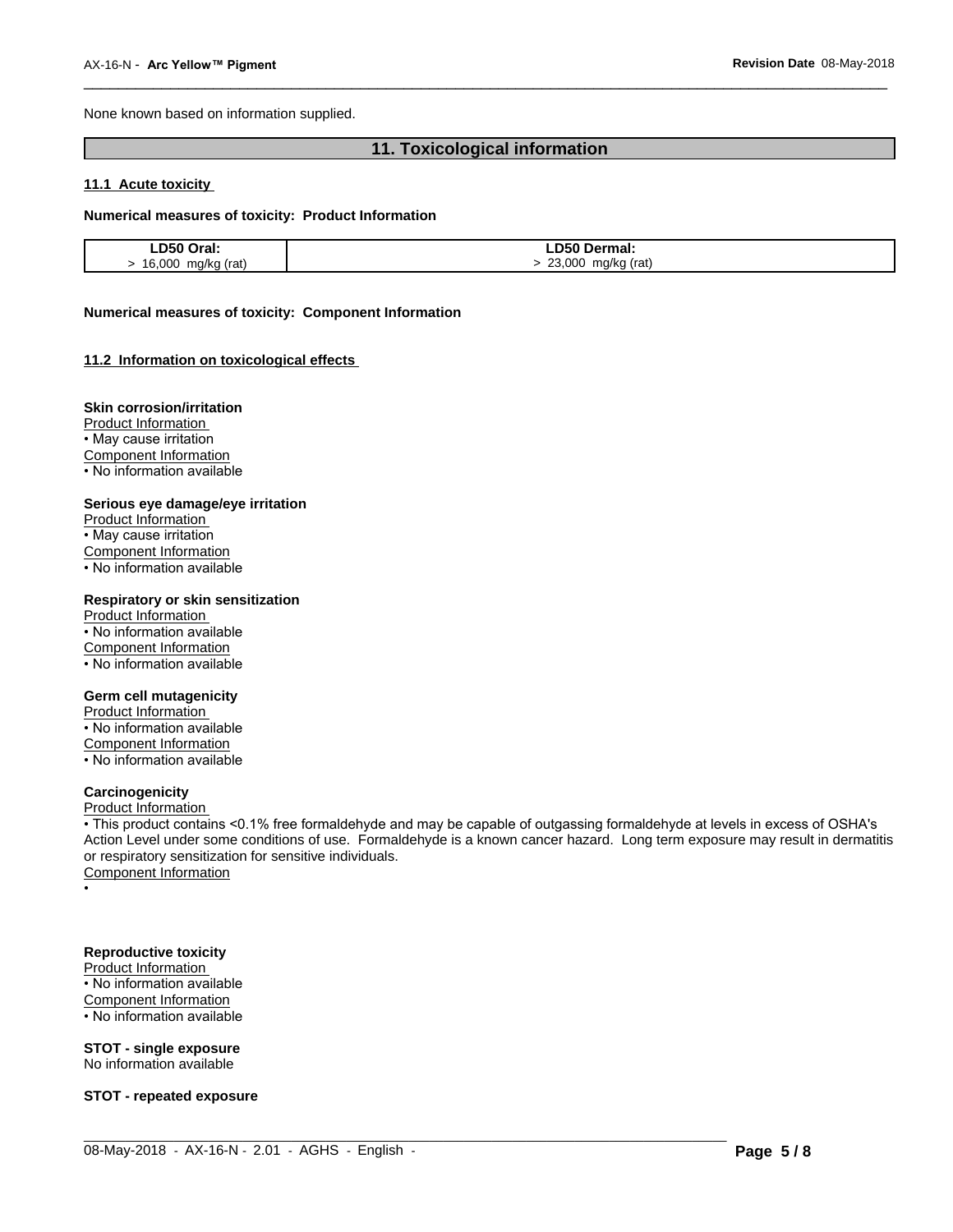#### • No known effect

#### **Other adverse effects**

Product Information • No information available Component Information • No information available

#### **Aspiration hazard**

Product Information • No information available Component Information • No information available

#### **12. Ecological information**

 $\overline{\phantom{a}}$  ,  $\overline{\phantom{a}}$  ,  $\overline{\phantom{a}}$  ,  $\overline{\phantom{a}}$  ,  $\overline{\phantom{a}}$  ,  $\overline{\phantom{a}}$  ,  $\overline{\phantom{a}}$  ,  $\overline{\phantom{a}}$  ,  $\overline{\phantom{a}}$  ,  $\overline{\phantom{a}}$  ,  $\overline{\phantom{a}}$  ,  $\overline{\phantom{a}}$  ,  $\overline{\phantom{a}}$  ,  $\overline{\phantom{a}}$  ,  $\overline{\phantom{a}}$  ,  $\overline{\phantom{a}}$ 

#### **12.1 Toxicity**

**Ecotoxicity No information available** 

< 1 % of the mixture consists of components(s) of unknown hazards to the aquatic environment

#### **Ecotoxicity effects**

#### **12.2 Persistence and degradability**

No information available.

#### **12.3 Bioaccumulative potential**

Discharge into the environment must be avoided

#### **12.4 Mobility in soil**

No information available.

#### **12.5 Other adverse effects**

No information available

### **13. Disposal Considerations**

#### **13.1 Waste treatment methods**

Dispose of in accordance with federal, state, and local regulations.

### **14. Transport Information**

| DOT         | Not regulated |
|-------------|---------------|
| MEX         | Not regulated |
| <b>IMDG</b> | Not regulated |
| IATA        | Not regulated |

### **15. Regulatory information**

 $\_$  ,  $\_$  ,  $\_$  ,  $\_$  ,  $\_$  ,  $\_$  ,  $\_$  ,  $\_$  ,  $\_$  ,  $\_$  ,  $\_$  ,  $\_$  ,  $\_$  ,  $\_$  ,  $\_$  ,  $\_$  ,  $\_$  ,  $\_$  ,  $\_$  ,  $\_$  ,  $\_$  ,  $\_$  ,  $\_$  ,  $\_$  ,  $\_$  ,  $\_$  ,  $\_$  ,  $\_$  ,  $\_$  ,  $\_$  ,  $\_$  ,  $\_$  ,  $\_$  ,  $\_$  ,  $\_$  ,  $\_$  ,  $\_$  ,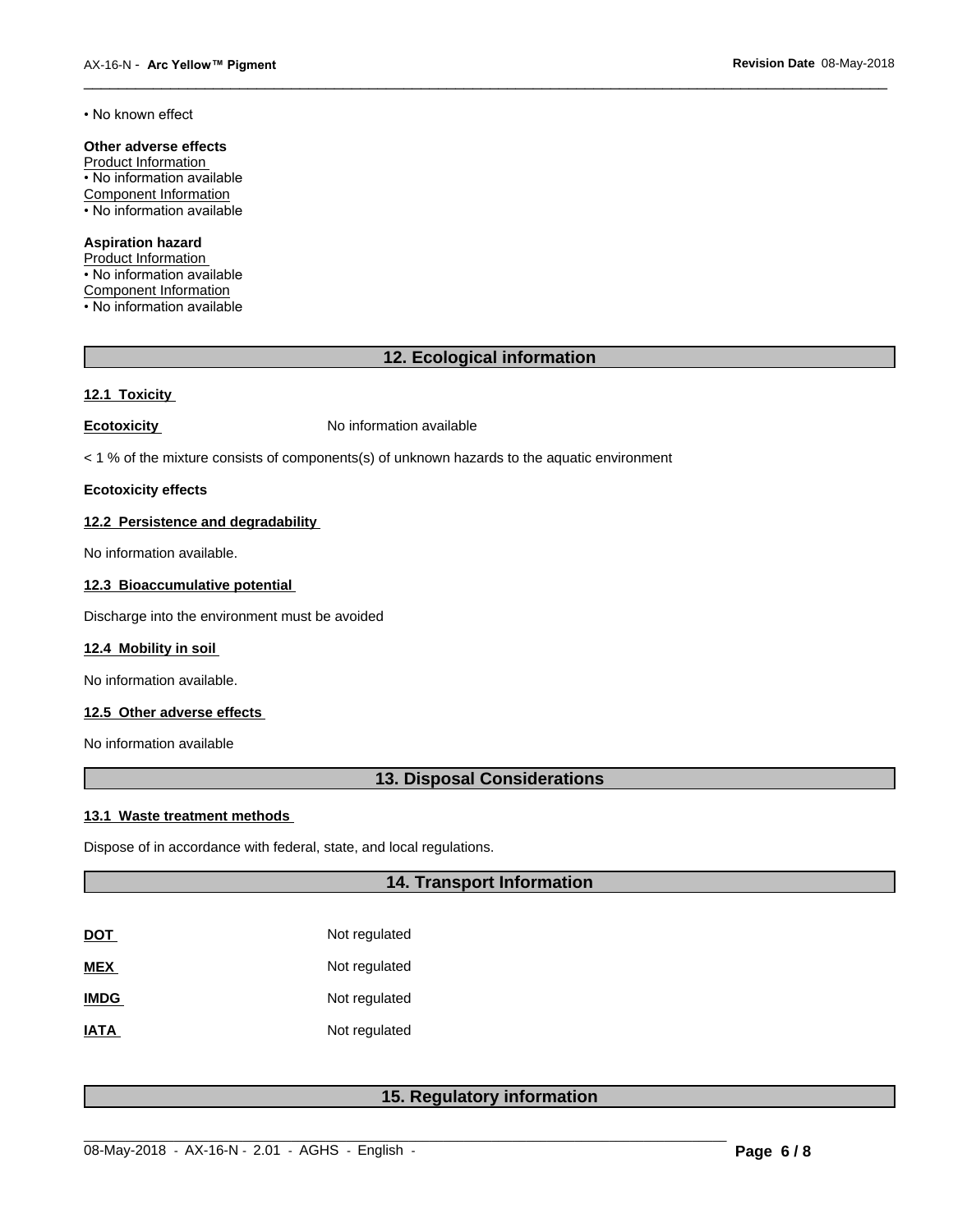#### **15.1 International Inventories**

| TSCA<br>DSL<br><b>EINECS/ELINCS</b> | Complies<br>Complies<br>Complies |  |
|-------------------------------------|----------------------------------|--|
| ENCS                                |                                  |  |
| <b>IECSC</b>                        | Complies                         |  |
| KECL                                | Complies                         |  |
| PICCS                               | Complies                         |  |
| AICS                                | Complies                         |  |
| <b>NZIoC</b>                        |                                  |  |

 **TSCA** - United States Toxic Substances Control Act Section 8(b) Inventory

 **DSL** - Canadian Domestic Substances List

 **EINECS/ELINCS** - European Inventory of Existing Chemical Substances/European List of Notified Chemical Substances

 **PICCS** - Philippines Inventory of Chemicals and Chemical Substances

 **ENCS** - Japan Existing and New Chemical Substances

 **IECSC** - China Inventory of Existing Chemical Substances

 **KECL** - Korean Existing and Evaluated Chemical Substances

 **PICCS** - Philippines Inventory of Chemicals and Chemical Substances

 **AICS** - Australian Inventory of Chemical Substances

 **NZIoC** - New Zealand Inventory of Chemicals

#### **15.2 U.S. Federal Regulations**

#### **SARA 313**

Section 313 of Title III of the Superfund Amendments and Reauthorization Act of 1986 (SARA). This product does not contain any chemicals which are subject to the reporting requirements of the Act and Title 40 of the Code of Federal Regulations, Part 372

 $\overline{\phantom{a}}$  ,  $\overline{\phantom{a}}$  ,  $\overline{\phantom{a}}$  ,  $\overline{\phantom{a}}$  ,  $\overline{\phantom{a}}$  ,  $\overline{\phantom{a}}$  ,  $\overline{\phantom{a}}$  ,  $\overline{\phantom{a}}$  ,  $\overline{\phantom{a}}$  ,  $\overline{\phantom{a}}$  ,  $\overline{\phantom{a}}$  ,  $\overline{\phantom{a}}$  ,  $\overline{\phantom{a}}$  ,  $\overline{\phantom{a}}$  ,  $\overline{\phantom{a}}$  ,  $\overline{\phantom{a}}$ 

#### **15.3 Pesticide Information**

Not applicable

#### **15.4 U.S. State Regulations**

#### **California Proposition 65**

This product contains the following Proposition 65 chemicals:

| <b>Chemical Name</b>                 | <b>California Prop. 65</b> |
|--------------------------------------|----------------------------|
| $50-00-0$<br>naldehvde<br>orm        | Carcinoɑen                 |
| Violet 10 - 81-88-9<br>Basic<br>◡.୲. | Carcinoɑen                 |

#### **16. Other information**

| <b>NFPA</b> | <b>Health Hazard 0</b> | Flammability - | <b>Instability</b>       | <b>Physical and chemical</b><br>hazards - |
|-------------|------------------------|----------------|--------------------------|-------------------------------------------|
| <b>HMIS</b> | <b>Health Hazard 1</b> | Flammability   | <b>Physical Hazard 0</b> | Personal protection X                     |

 $\_$  ,  $\_$  ,  $\_$  ,  $\_$  ,  $\_$  ,  $\_$  ,  $\_$  ,  $\_$  ,  $\_$  ,  $\_$  ,  $\_$  ,  $\_$  ,  $\_$  ,  $\_$  ,  $\_$  ,  $\_$  ,  $\_$  ,  $\_$  ,  $\_$  ,  $\_$  ,  $\_$  ,  $\_$  ,  $\_$  ,  $\_$  ,  $\_$  ,  $\_$  ,  $\_$  ,  $\_$  ,  $\_$  ,  $\_$  ,  $\_$  ,  $\_$  ,  $\_$  ,  $\_$  ,  $\_$  ,  $\_$  ,  $\_$  ,

#### **Legend:**

*ACGIH (American Conference of Governmental Industrial Hygienists) Ceiling* (C) *DOT (Department of Transportation) EPA (Environmental Protection Agency) IARC (International Agency for Research on Cancer) International Air Transport Association (IATA) International Maritime Dangerous Goods (IMDG) NIOSH (National Institute for Occupational Safety and Health) NTP (National Toxicology Program) OSHA (Occupational Safety and Health Administration of the US Department of Labor) PEL (Permissible Exposure Limit) Reportable Quantity (RQ) Skin designation* (S\*)